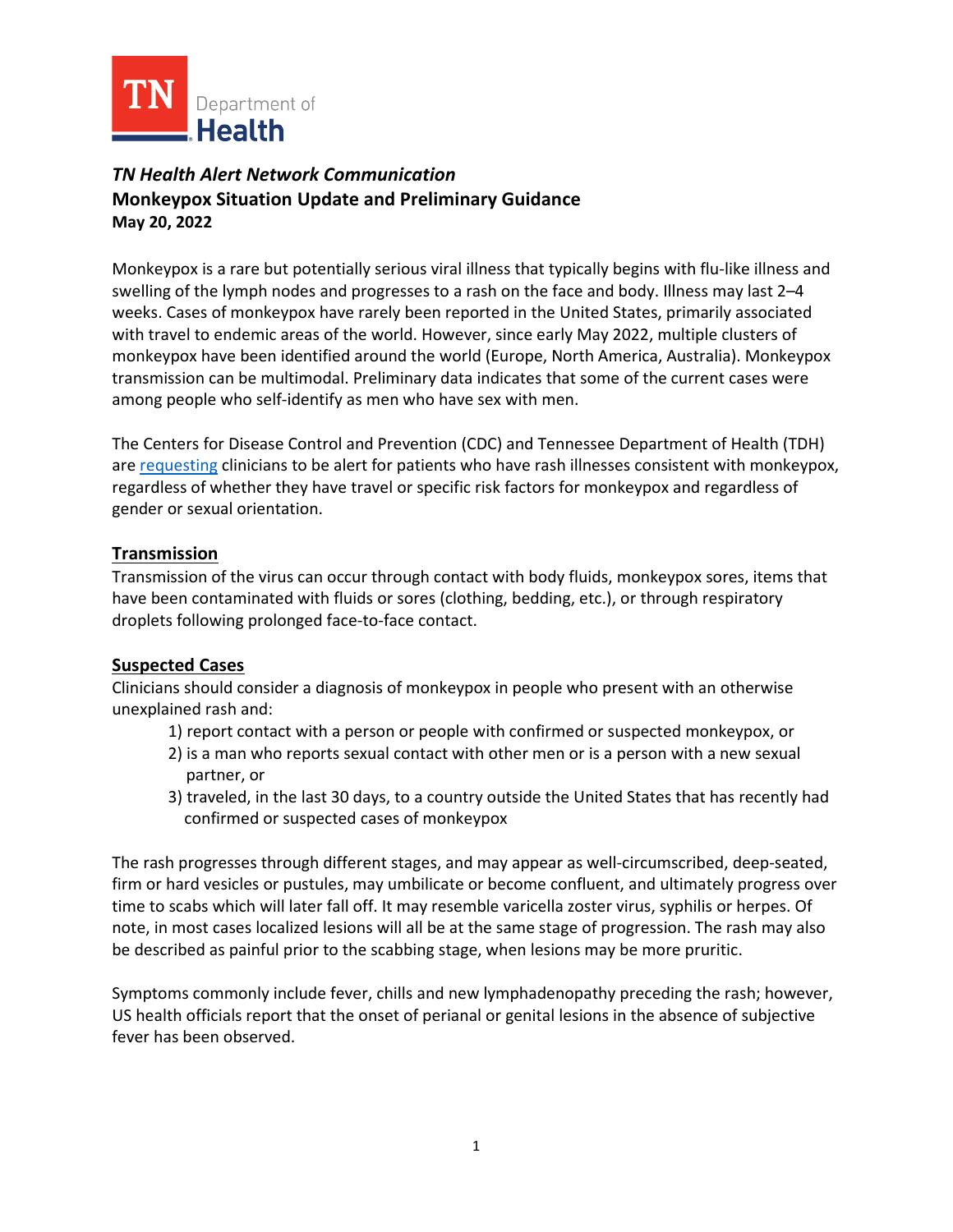

## **Infection Control Considerations**

A combination of standard, contact, and droplet precautions should be applied in all healthcare settings when a patient presents with fever and vesicular/pustular rash. Because of the potential risk of airborne transmission of monkeypox virus, airborne precautions should be applied whenever possible. More infection control information from CDC is available [here.](https://www.cdc.gov/poxvirus/monkeypox/clinicians/infection-control-hospital.html)

#### **Diagnostic Testing**

At this time, diagnostic testing for monkeypox is available at the Tennessee State Public Health Laboratory (with confirmatory testing at CDC). Please contact your health department<sup>1</sup> to obtain approval prior to submitting specimens. Specimens will not be tested without prior approval.

#### *Specimen collection:*

Clinicians are strongly encouraged to collect multiple specimens for preliminary and confirmatory testing. Vigorously swab or brush lesion with at least two (2) separate sterile nylon, polyester, or Dacron swabs with a plastic, wood, or thin aluminum shaft. Do not use other types of swabs. Break off the end of applicator of each swab into a 1.5- or 2-mL screw-capped tube with O-ring or place each entire swab in a separate sterile container. Do not add or store in viral or universal transport media.

Refrigerate (2–8°C) or freeze (-20°C or lower) specimens within one (1) hour after collection. Store refrigerated specimens for up to 7 days and frozen specimens for up to 60 days. Refrigerated specimens should be sent within 7 days of collection; frozen specimens should be shipped within 60 days of collection.

Acceptable specimen sites:

- Vesicle fluid
- Skin crust
- Vesicle 'roof'
- Direct swab of vesicle/lesion
- Touch prep (slide) of lesion
- Fresh Biopsy no formalin

#### *Requisition form***:**

Please use the TDH PH-4182 clinical submission requestion form. A fillable PDF may be foun[d here.](https://www.tn.gov/content/dam/tn/health/program-areas/lab/requisitions/PH-4182_Clinical_Submission_Requisition_rev_9-21.pdf) Please clearly write "orthopox PCR" or "monkeypox PCR" under "Other Miscellaneous Tests". Ship specimens as Category B to the address on the requisition form.

#### **Public Health Guidance**

Persons under investigation for monkeypox infection should isolate until test results are available. Presumptive positive and laboratory-confirmed cases should remain isolated until illness and rash have resolved.

Public health will be conducting case investigations and contact tracing of individuals with laboratory-confirmed monkeypox infection.